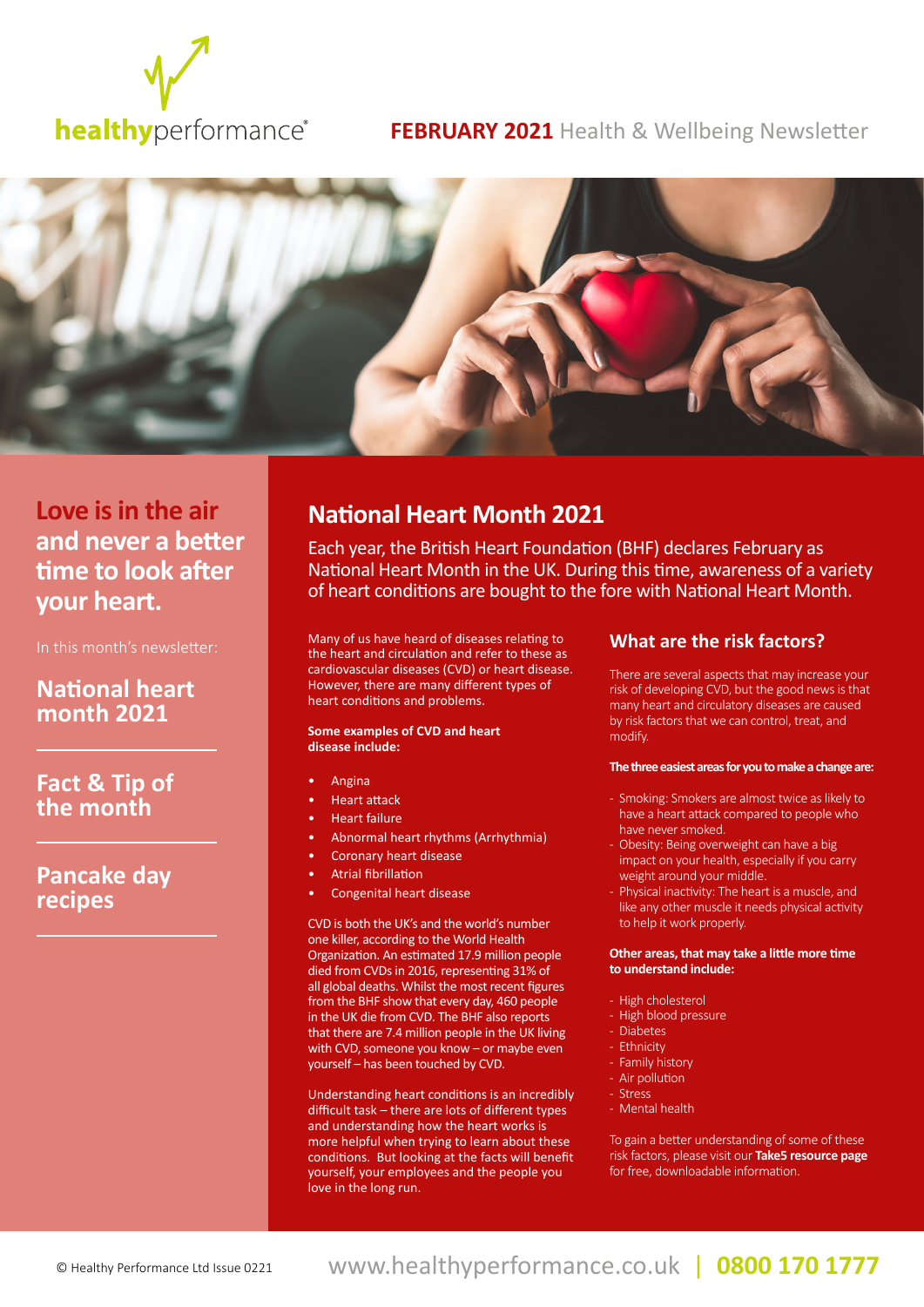

Each February, we actively promote National Heart Month at Healthy Performance by encouraging employers to raise awareness of the dangers of heart disease to their employees. 2021 is no different. In fact, while are we still amid the pandemic, ensuring that you are looking after yourself is essential.

On a wider scale, we assess the heart all year-round as part of our employee health checks. When the world returns to normal, during our health assessments we offer onsite checks which cover blood pressure and total cholesterol checks.

## **Why do these tests matter?**

Firstly, blood pressure is the force that your blood pushes on the walls of the arteries. If you have high blood pressure then essentially there is a strain on the arteries and the heart. This can increase the risk of heart disease but also, strokes and kidney disease.

Around 30% of adults in England have high blood pressure but most don't know they have the condition. It often presents no symptoms, but it's important because it raises the risk of serious health problems such as heart disease and stroke. A blood pressure test is quick and painless and provides people with an instant result.

Secondly, it is essential that a person has enough cholesterol in their bodies in order to work effectively. However, too much cholesterol can cause our arteries to become blocked, which increases our risk of heart disease and stroke.

The risk of coronary heart disease (when the heart's blood supply is blocked or disrupted) rises as your blood's cholesterol level increases and this can cause angina during physical activity.

Similarly to blood pressure, having a high cholesterol level itself doesn't cause any symptoms which means that a person could have high cholesterol and not know about it. The only way to know your cholesterol level is to have it tested.

To find out more about the heart tests that we offer as part of our employee health checks, please contact our friendly team and we will be happy to provide you with further information.

# **Take the Test: How healthy is your 'ticker'?**

- Get a watch with a second hand.
- Place your index and middle finger of your hand on the inner wrist of the other arm, just below the base of the thumb. You should feel a tapping or pulsing against your fingers.
- Count the number of taps you feel in **10 seconds**.
- **Multiply that number by 6** to find out your heart rate for 1 minute.

**A normal resting heart rate range is between 60-80 beats per minute.**

A resting heart rate outside of the normal resting heart rate range combined with symptoms like shortness of breath, dizziness and fatigue may indicate a heart problem. Checking your pulse can also tell you if your heartbeat is regular or irregular. You should make an appointment with your GP if you're concerned about your resting heart rate.



The effect of being in a loving relationship can lower your blood pressure and normalise your readings.



# **Fact of the month Tip of the month**

Try hugging someone, or a pet that you love (within your household, of course) to trigger the release of oxytocin, a hormone that in some research has shown to lower stress and anxiety.

www.healthyperformance.co.uk | www.healthyperformance.co.uk | www.healthyperformance.co.uk **0844 432 5849 (0844 HEALTHY) 0844 432 5849 (0844 HEALTHY)** © Healthy Performance Ltd Issue 0221 | **0800 170 1777**